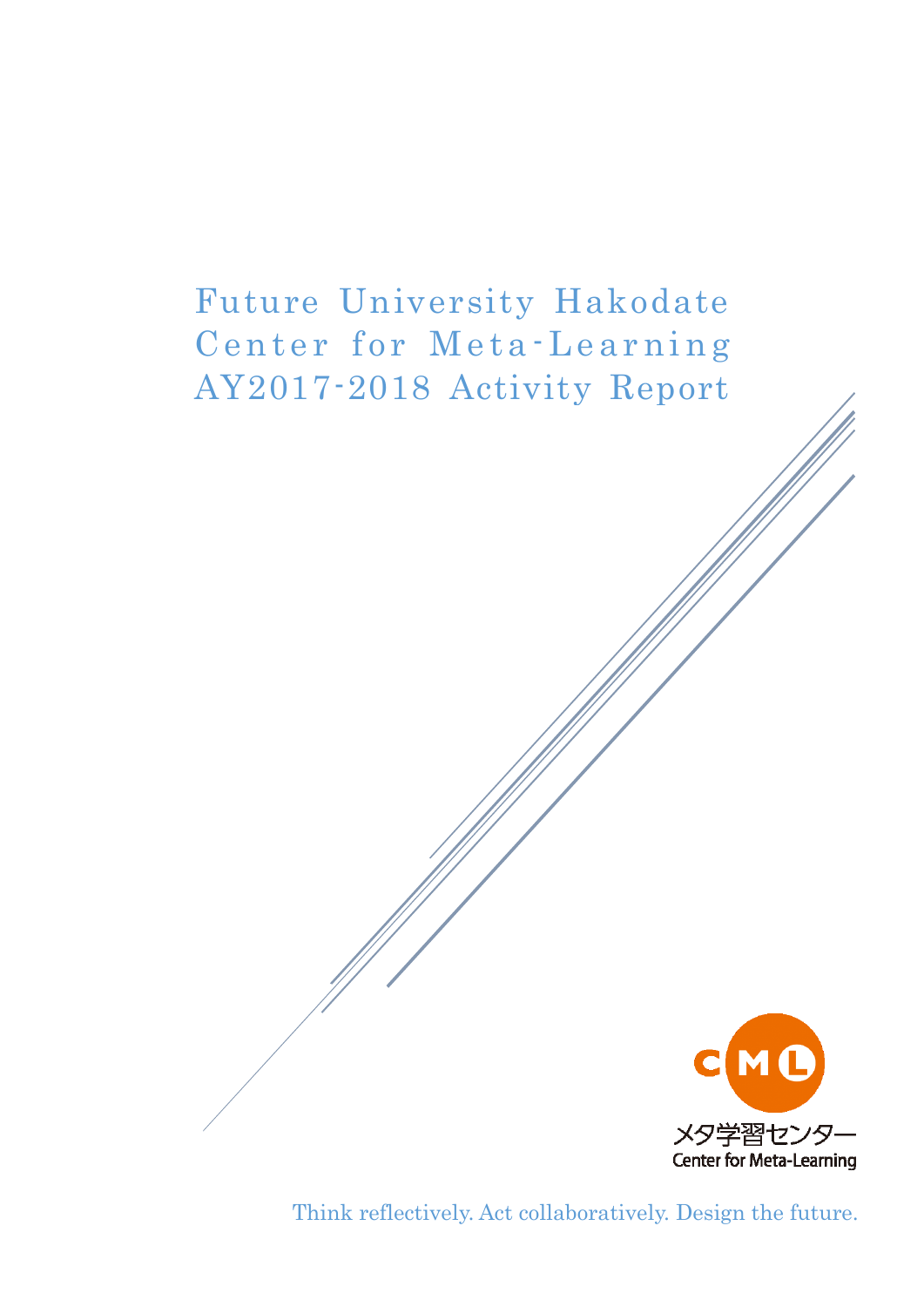# Contents

|           | AY2017-2018 Committee Members    | 02 |
|-----------|----------------------------------|----|
|           | AY2017-2018 CML Activity Report  |    |
|           |                                  | 04 |
| $1 - 1$   | CML Freshman Orientation         | 04 |
|           | $1-2.$                           | 06 |
|           |                                  | 08 |
| $2-1$ .   | Preparatory Education in English | 08 |
| $2 - 2$ . |                                  | 10 |
| 3.        |                                  | 12 |
| $3-1$ .   |                                  | 12 |
| $3-2$ .   |                                  | 14 |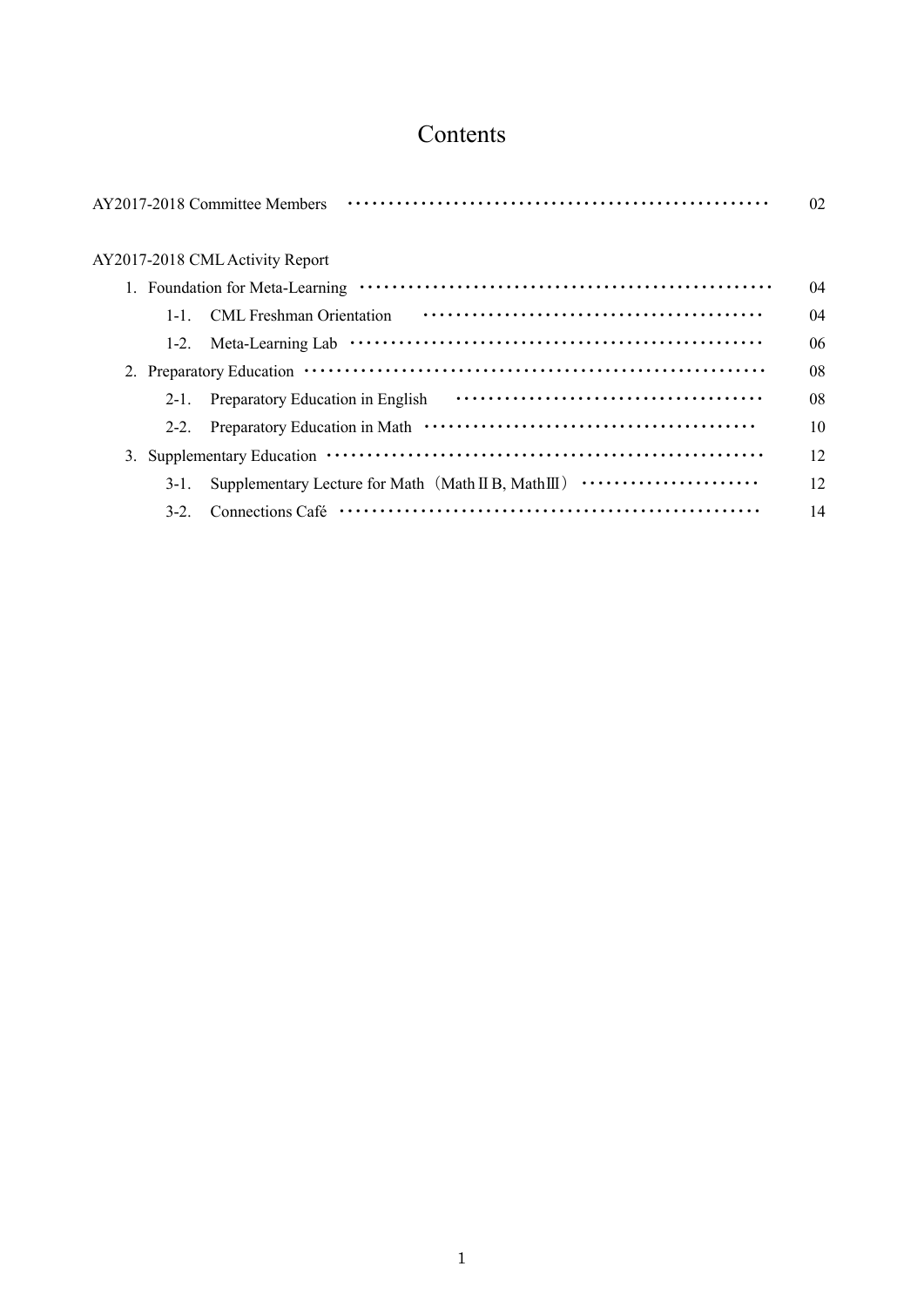# AY**2017-2018 CML Committee Members**

| Department (Course)              | Name                                             |  |  |  |  |
|----------------------------------|--------------------------------------------------|--|--|--|--|
| Chair of CML                     | Keiji Hirata (Professor)                         |  |  |  |  |
|                                  | Mio Tsubakimoto (Associate professor)            |  |  |  |  |
|                                  | Atsuko Tominaga (Associate professor)            |  |  |  |  |
|                                  | Michiko Nakamura (Associate professor)           |  |  |  |  |
| Center for Meta-Learning         | Yoshihito Tuji (Associate professor)             |  |  |  |  |
|                                  | Smith Adam (Associate professor)                 |  |  |  |  |
|                                  | Rivers Damian (Associate professor)              |  |  |  |  |
|                                  | Andrew Johnson (Associate professor)             |  |  |  |  |
|                                  | Dominic Kasujja Bagenda (Associate professor)    |  |  |  |  |
| Communication group              | Michael Vallance (Professor)                     |  |  |  |  |
|                                  | Peter Ruthven-Stuart (Associate professor)       |  |  |  |  |
| <b>Information Design Course</b> | Yoshinari Takekawa (Associate Professor)         |  |  |  |  |
| <b>Advanced ICT Course</b>       | Kei Ito (Associate professor)                    |  |  |  |  |
| Intelligence Systems Course      | Yasuyuki Sumi (Professor)                        |  |  |  |  |
| Complex Systems Course           | Yuichi Katori (Associate professor)              |  |  |  |  |
| General Affairs of CML           | Education Affairs Department (University Office) |  |  |  |  |
| <b>CML</b> Coordinator           | Satoko Mitobe                                    |  |  |  |  |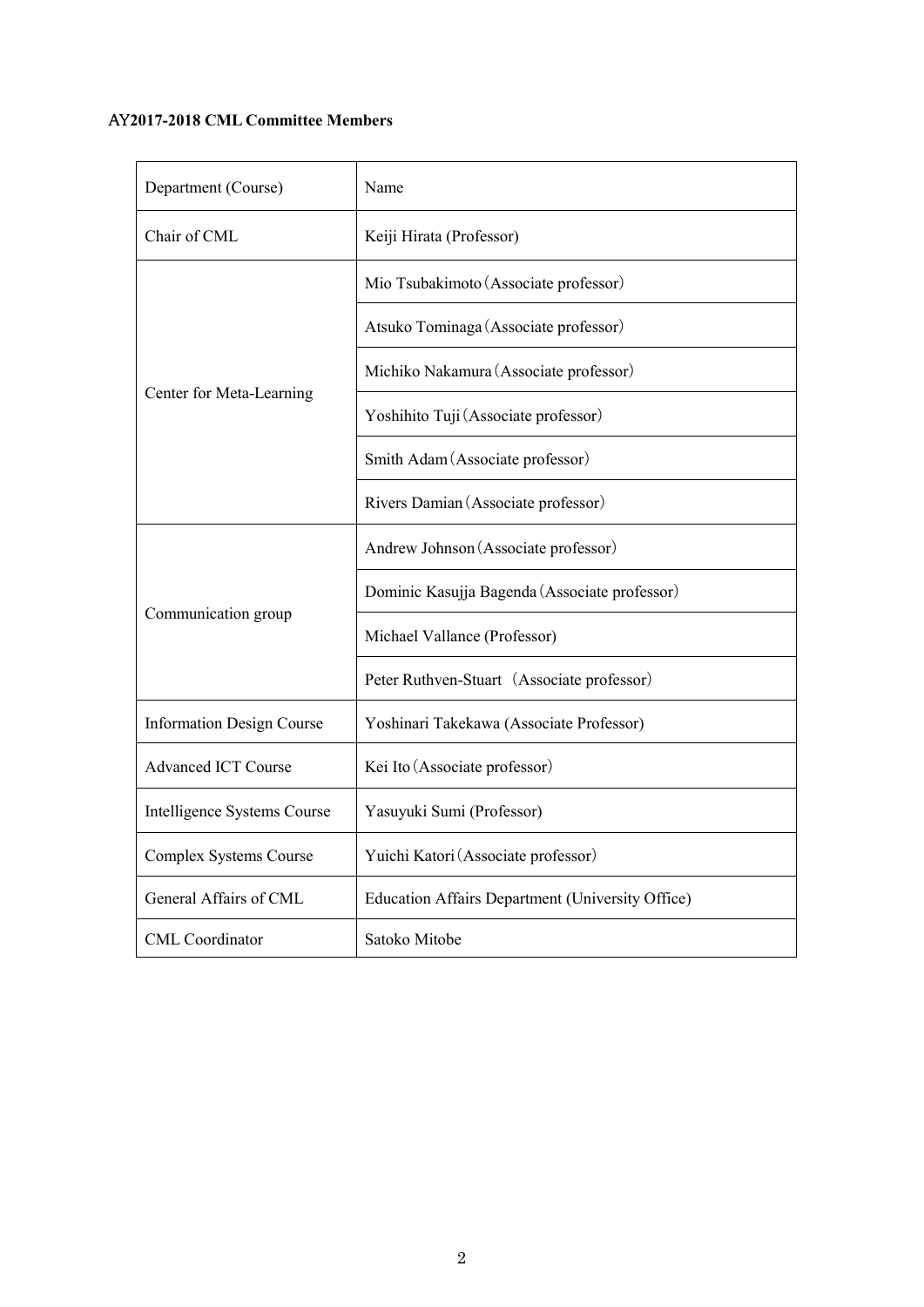AY2017-2018 CML Activity Report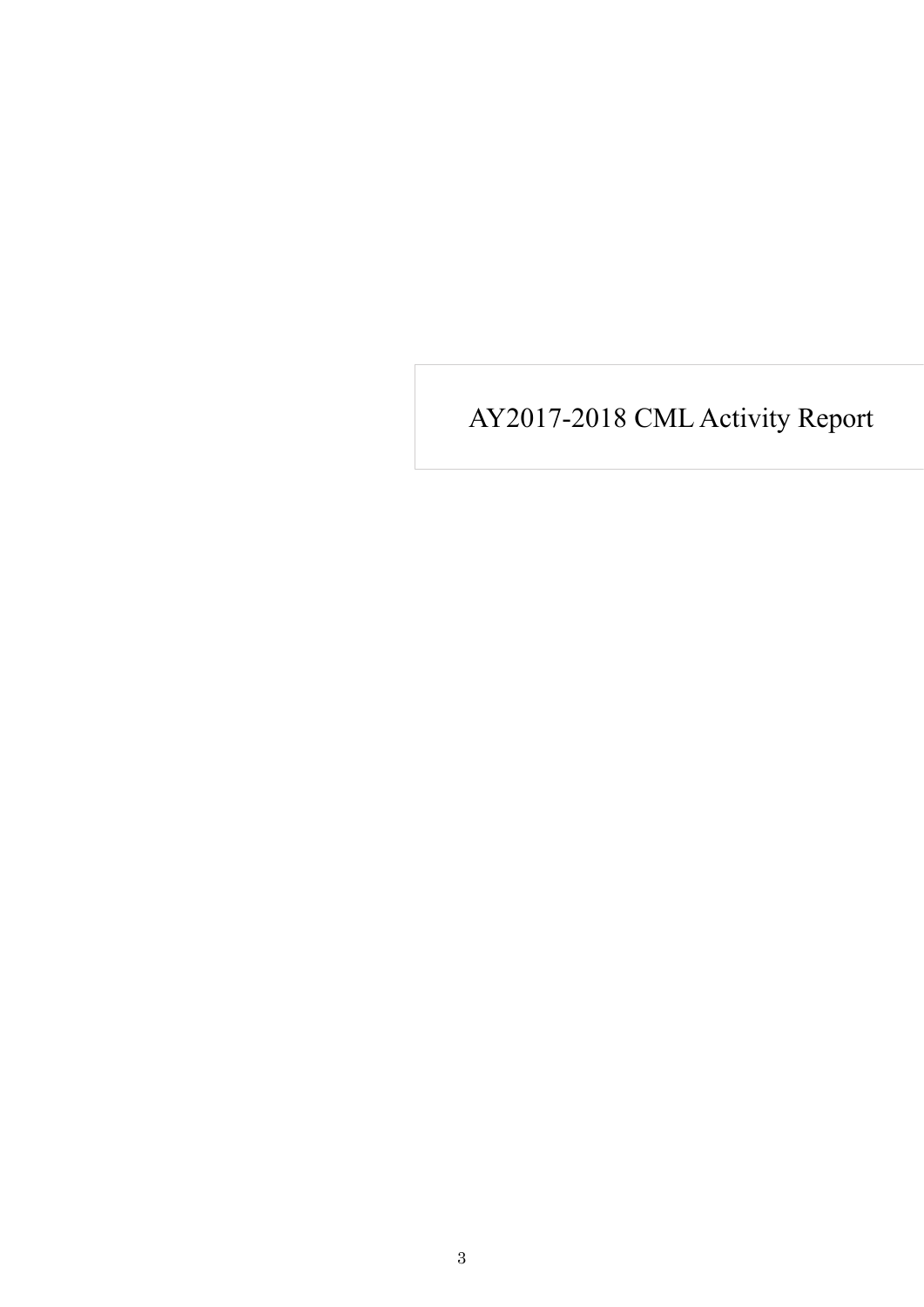#### **1. Foundation for Meta-Learning**

# **1-1**.**CML Orientation**

#### Program description

University students are expected to take responsibility for their own learning and be able to make their own academic decisions. For FUN students, the first such opportunity comes at the end of their first year when they select their 'course'. Because this is their academic major and it shapes the rest of their academic career at FUN, it is important for them to choose the best-fit option. The CML orientation aims to get the first-year students started on the course-selection process. In this one-day orientation, students learn their course options and informational resources available to them. They also have an opportunity to gather firsthand information on their potential majors by walking around the campus and interview FUN faculty and senior students. While hands-on collaborative activities are utilized as much as possible to facilitate students' active participation and communication among peers, the pedagogical message consistent throughout the session is the importance of student autonomy in learning and decision-making. CML orientation staff strongly believes that helping students become aware of it is the first step toward their transition to college work where self-directed purposeful learning is the key to academic success. Overview of AY2016-2017 activity

- Date: April 13, 2017, 9:00-15:40
- Place: Large lecture room (Kujira)
- Target students: 2017 first-year students
- Orientation staff: Michiko Nakamura, Atsuko Tominaga, Mio Tsubakimoto, Yoshihito Tsuji, Satoko Mitobe

|       | Schedule:                                                                                              |  |  |  |  |  |
|-------|--------------------------------------------------------------------------------------------------------|--|--|--|--|--|
| 9:00  | Introduction                                                                                           |  |  |  |  |  |
|       | (introduction of staff, goals, schedule, orientation materials)                                        |  |  |  |  |  |
| 9:30  | An overview of FUN courses by course directors and seniors                                             |  |  |  |  |  |
|       | $\sim$ Panel discussion & students' Q&A                                                                |  |  |  |  |  |
| 10:55 | Informational resources useful for course selection (by CML staff)                                     |  |  |  |  |  |
| 11:10 | Planning the information-gathering activity (a.k.a., campus 'walk-around')                             |  |  |  |  |  |
|       | (Students made groups, introduced to each other, prepared interview questions, etc.)                   |  |  |  |  |  |
|       | (lunch break)                                                                                          |  |  |  |  |  |
| 13:00 | Information gathering ('walk-around') activity                                                         |  |  |  |  |  |
|       | (Students visited faculty offices/labs and asked questions about FUN courses)                          |  |  |  |  |  |
| 14:30 | Personal reflection and planning for the first year                                                    |  |  |  |  |  |
|       | (Self-reflection of today's learning, goal-setting, plans for self-exploration and further information |  |  |  |  |  |
|       | gathering)                                                                                             |  |  |  |  |  |
| 15:00 | Review of CML orientation & assignments                                                                |  |  |  |  |  |
| 15:20 | Answering surveys                                                                                      |  |  |  |  |  |
|       |                                                                                                        |  |  |  |  |  |

# • Schedule: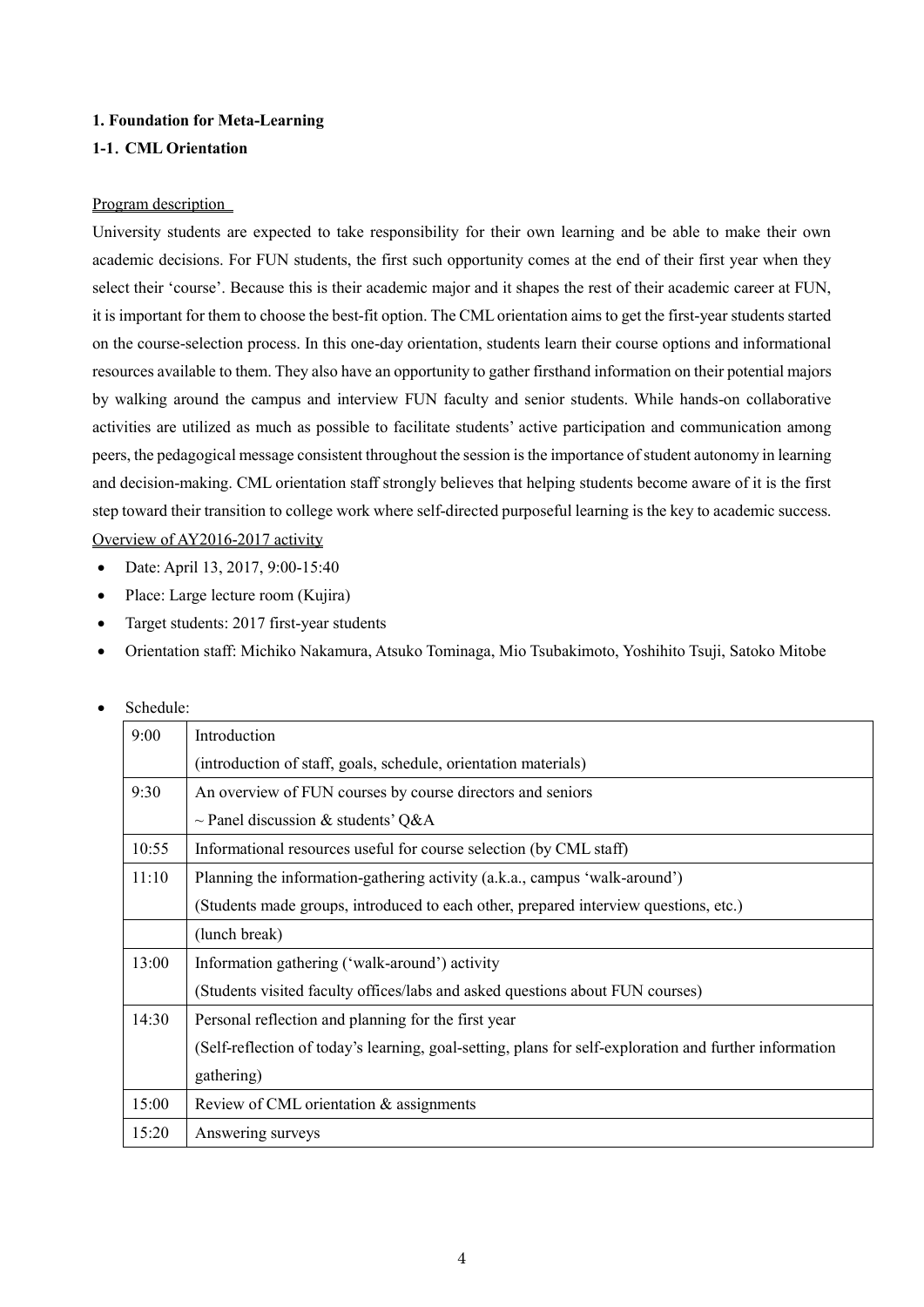#### **Outcomes**

To better understand students' perceptions toward their experience and learning from this orientation, a survey was conducted online at the end of the orientation. It consisted of ten 4-point-scale Likert questions (from 1 "disagree" to 4 "agree") followed by five additional multiple-choice questions and one open-ended question. A total of 230 students responded to the survey. Overall, students' feedback was positive. 93% of students said they understood that they would have to make their own decisions when it comes to selecting a course  $(Q1.1)$ . Similarly, a majority of students agreed that making their own decisions requires understanding the decisionmaking process (Q1.2; 96%) as well as knowing themselves (e.g., their own interests and strengths/weaknesses, Q1.8; 93%). Over 90% of students also reported that they were able to set their own goal for course selection a year ahead (Q1.9). The results of the Likert questions are shown in Table 1 (English) and in Table 2 (Japanese).



Reported by Michiko Nakamura Atsuko Tominaga Tsuji Yoshihito Mio Tsubakimoto Satoko Mitobe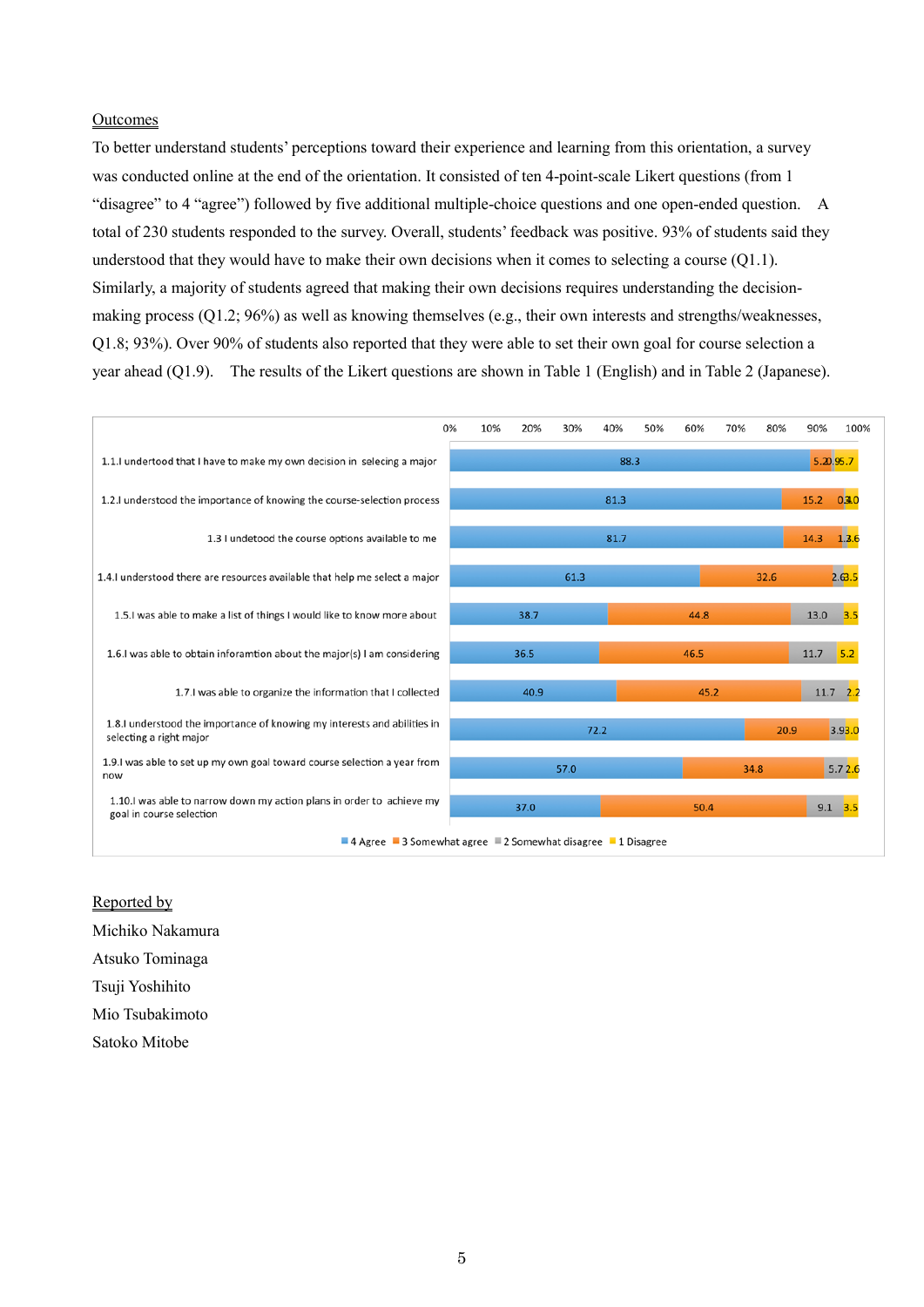#### **1-2. Meta-Learning Lab**

#### Program description

Meta Learning Lab (hereinafter referred to as "MLL") is an organization that supports extracurricular learning among FUN students aimed at the improvement of their study habits, consciousness/behavior towards learning methods, and basic learning skills. During AY2017-2018, 18 undergraduate and graduate students belong to MLL as a tutor. They have involved in extracurricular self-directed learning activities as a supporter, particularly on basic subjects for the 1st and the 2nd year students.

#### Overview of AY2016 activity

#### 【Overview of Tutoring Sessions】

Number of tutoring sessions and maximum number of tutees accepted for the 1<sup>st</sup> and the 2<sup>nd</sup> semesters in 2017-2018 are as follows.

• 1<sup>st</sup> semester, 2017•••••Tutoring sessions: 24 slots/week

Maximum number of tutoring session accepted:51/week

•  $2<sup>nd</sup>$  semester,  $2017 \cdots$  Tutoring sessions: 24 slots/week

Maximum number of tutoring session accepted:48/week

# **Outcomes**

【Number of tutoring sessions and the level of tutees' satisfaction】

In AY 2017, 297 tutoring sessions were implemented, increased by 62 sessions. Tutoring sessions was held more often in the 1<sup>st</sup> semester (253 sessions) than the  $2<sup>nd</sup>$  semester (44 sessions), because MLL emphasized on the linkage with the class titled "Introduction to Information Expression" (which is a required subject for the 1<sup>st</sup> year students in the field of Programming). 53.9% of the concerns brought by the tutees were on programming-related subjects. After a tutoring session, tutees must fill out the questionnaire (A4 1 page) regarding the level of satisfaction. The questionnaire consists of 7 items using 4 point Likert Scale and 3 items for free description. Figure 1 shows the results of 7 items of using 4 point Likert Scale. The questions 1, 2, and 3 are about tutors' basic attitude (listening, friendliness, and easy-to-understanding). More than 97.4% of the tutees answered 'strongly agree' or 'agree' to these questions. The question 4 is relatively low, but the total of the answers 'strongly agree' and 'agree' are 93.4%. This can be said that the tutees' satisfaction on problem-solving is generally fulfilled. The questions 5 and 6 are about tutees' receiving hints on learning skills from tutors. Both questions, more than 90.1% tutees answer 'strongly agree' or 'agree'. More than 90.1% of the tutees answer 'strongly agree' or 'agree' to question 7 concerning the achievement of MLL's mission. To the extent of tutees' satisfaction and each tutoring skill, the learning support provided by MLL is highly evaluated. The result shows the tutor's training incorporating ITTPC is functioning and it is reflected in improving support skills and tutors' awareness.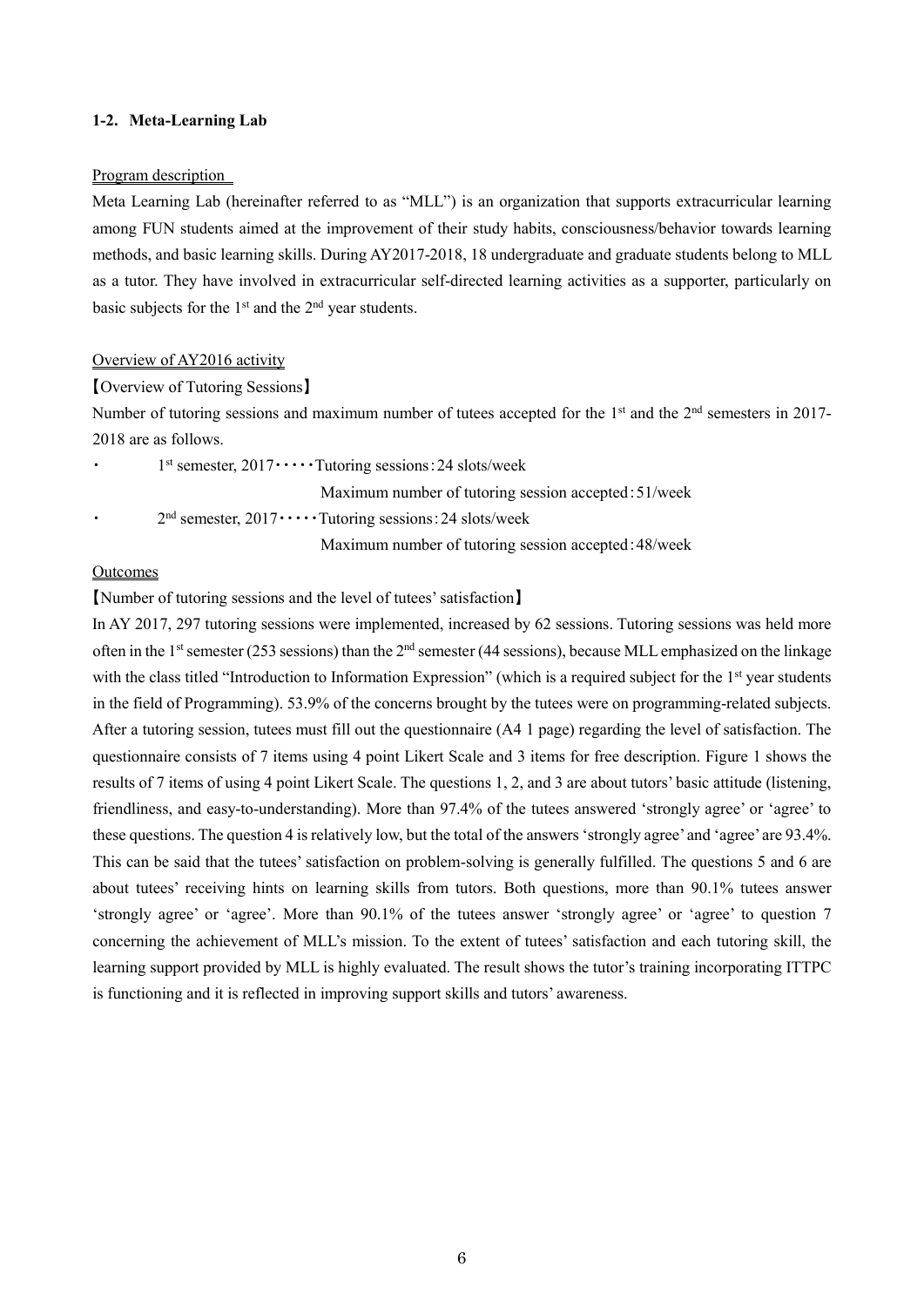|                   | IQ1: Does tutor  | Q2: Do you feel                                           | Q3: Does tutor | Q4: Do you       | Q5: Do you                 | Q6: Do you                 | IQ7: Does tutor  |
|-------------------|------------------|-----------------------------------------------------------|----------------|------------------|----------------------------|----------------------------|------------------|
|                   | listen your      | friendliness to                                           | explained      | understand and   | acquire any                | lunderstand                | provide enough   |
|                   | Iconsaltaion and | tutor and easy                                            | comprehensivel | solve the        | hints or cues as llearning |                            | learning support |
|                   | understand       | to conversation? y and useful for problem through to self |                |                  |                            | resources for              | that you need.   |
|                   | problems?        |                                                           | lvou?          | tutoring?        | regulating                 | your self                  | through          |
|                   |                  |                                                           |                |                  | learning.                  | learning, through session? |                  |
|                   |                  |                                                           |                |                  | whether your               | tutoring                   |                  |
|                   |                  |                                                           |                |                  | problem is                 | session?                   |                  |
|                   |                  |                                                           |                |                  | solved or not?             |                            |                  |
| strongly agree    | 235              | 227                                                       | 211            | 168 <sup>1</sup> | 181                        | 144                        | 187              |
| agree             | 37               | 42                                                        | 56             | 88               | 84                         | 105                        | 80               |
| disagree          |                  |                                                           |                | 17 <sup>1</sup>  | 9 <sub>1</sub>             | 24                         |                  |
| strongly disagree |                  |                                                           |                |                  |                            |                            | 0                |
| total             | 274              | 274                                                       | 274            | 274              | 274                        | 274                        | 274              |

Figure 1 Result of questionnaire by tutees (AY 2017-2018 / 274 responses)

Reported by

Yoshihito Tsuji

Michiko Nakamura

Atsuko Tominaga

Mio Tsubakimoto

Satoko Mitobe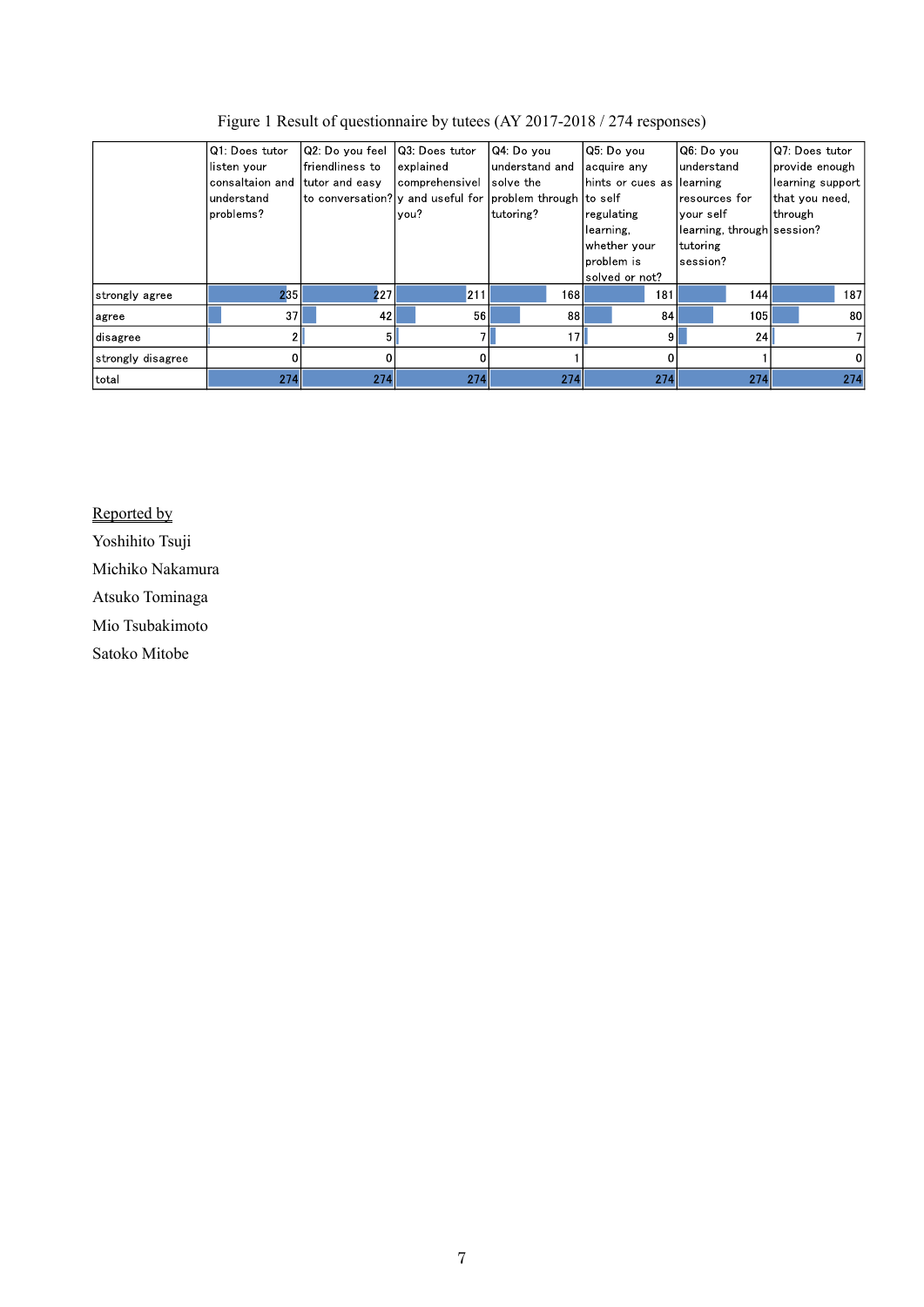## **2. Preparatory Education**

# **2-1**. **Preparatory Education in English**

#### Program description

The Pre-enrolment English course is provided for students who have successfully taken the Admissions Office (AO) or Suisen entrance exam. Its primary aim is to help students maintain their English language skills in the four or five months between the exams and the start of lectures. Because it is an online course, it also enables students to experience e-learning, communicate with each other, and learn about the university. The course consists of a mixture of communicative and individual study activities. Rather than provide study material that students passively work through individually, we have attempted to create an environment in which students make their own content in self-introduction and other discussion forums. They interact with and learn from each other by reading or responding to forum posts.

#### Overview of AY2017 activity

The 2018 course consisted of the following:

- a self-introduction forum,
- a series of 11 sections, each containing a discussion forum and a mini survey. These were designed to give students an opportunity to use English to communicate with each other, and to learn about themselves as a group
- an Oxford Bookworm graded reader "The Coldest Place on Earth", with online comprehension quizzes,
- access to the English Foundations course, where students were encouraged to study grammar each week,
- an online exchange, in English, with a class of 2017 Communication 4 students, with the theme "Welcome to FUN"
- a series of informative PDFs about the FUN campus and facilities, and
- a database of videos, which students were encouraged to watch, review and contribute to.

Explanations and descriptions in the course were provided in both English and Japanese.

The 2017 course did not generate much activity, and many students in the survey commented that they did not know what to do in the online part of the course. In order to rectify this situation a number of design changes were made to the course, as well as the creation of a 20-page handbook which described, in Japanese, the aims of the course, how to benefit from it, and detailed login instructions.

In late December the course handbook and the graded reader The Coldest Place on Earth were sent to the students. A short explanation of the course, including an invitation to allow students to access it from school, was also sent to each student's homeroom teacher at the same time.

Students accessed the course until early April. During Orientation Week a brief event will be held in which an overview of the course will be given and students can meet each other for the first time as participants. They will also completed a survey which asks for their opinions of and suggestions for the course.

#### Outcomes

Of the 103 students enrolled in the course, 97 accessed it at least once.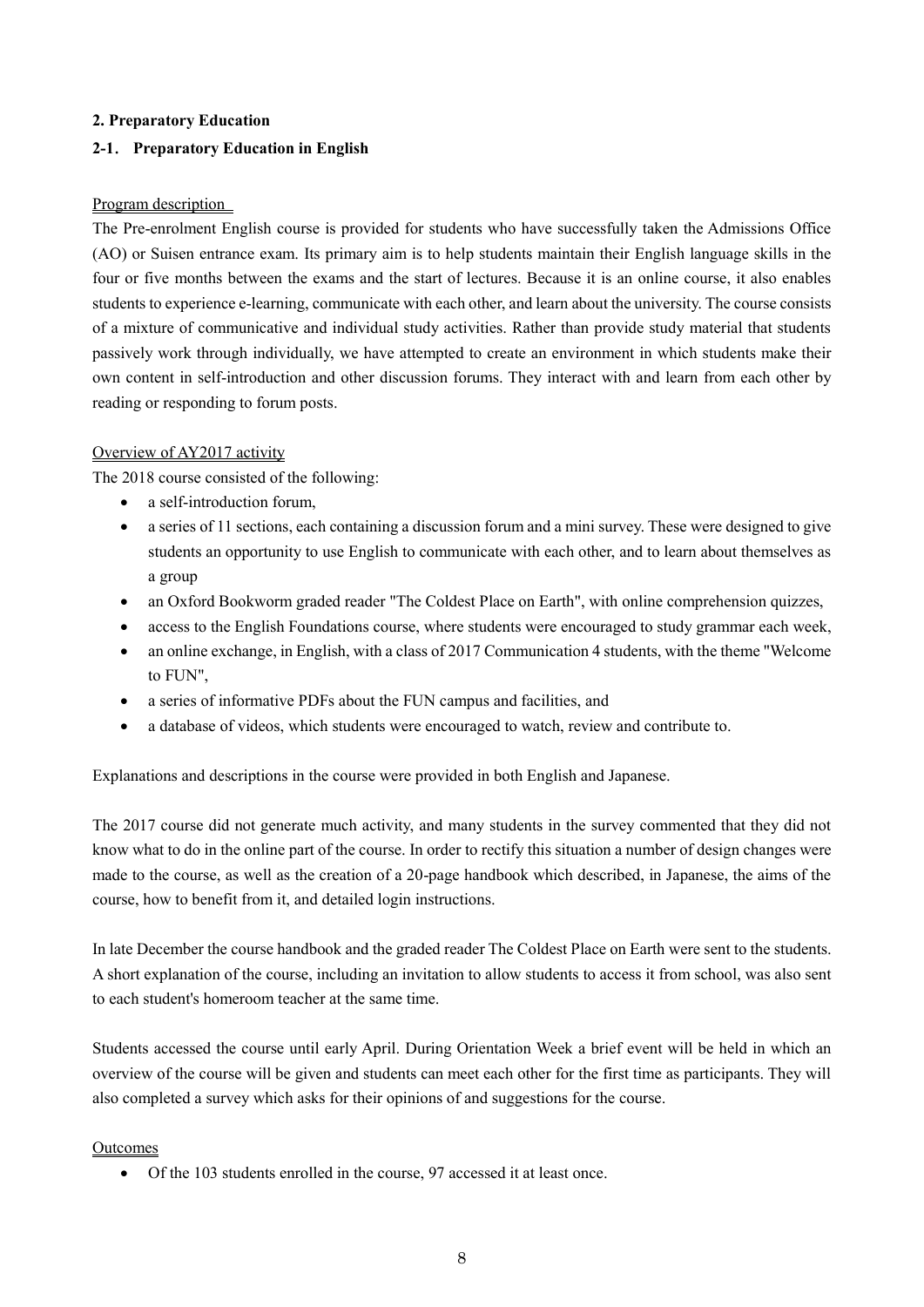- Students accessed the course on average once a week.
- On average each week, 40 discussion posts were created, to which there were 24 replies.
- 71 students accessed and attempted quizzes in the English Foundations course.

Participation in the 2018 iteration of the course was vastly improved over the previous year, with notable increases in discussion forum participation and completion of English Foundations activities. As it is most students' first experience in using English as a communication tool, some reluctance to contribute is expected, however as a group they created ample content for reading and discussion. A new aspect of the course design encouraged students to reply to forum posts, and this resulted in a greatly increased number of forum replies each week.

While the results of the end-of-course survey were not available at the time of writing, it is clear that students responded positively to this year's course, and no major changes are anticipated for the 2019.

Reported by Adam Smith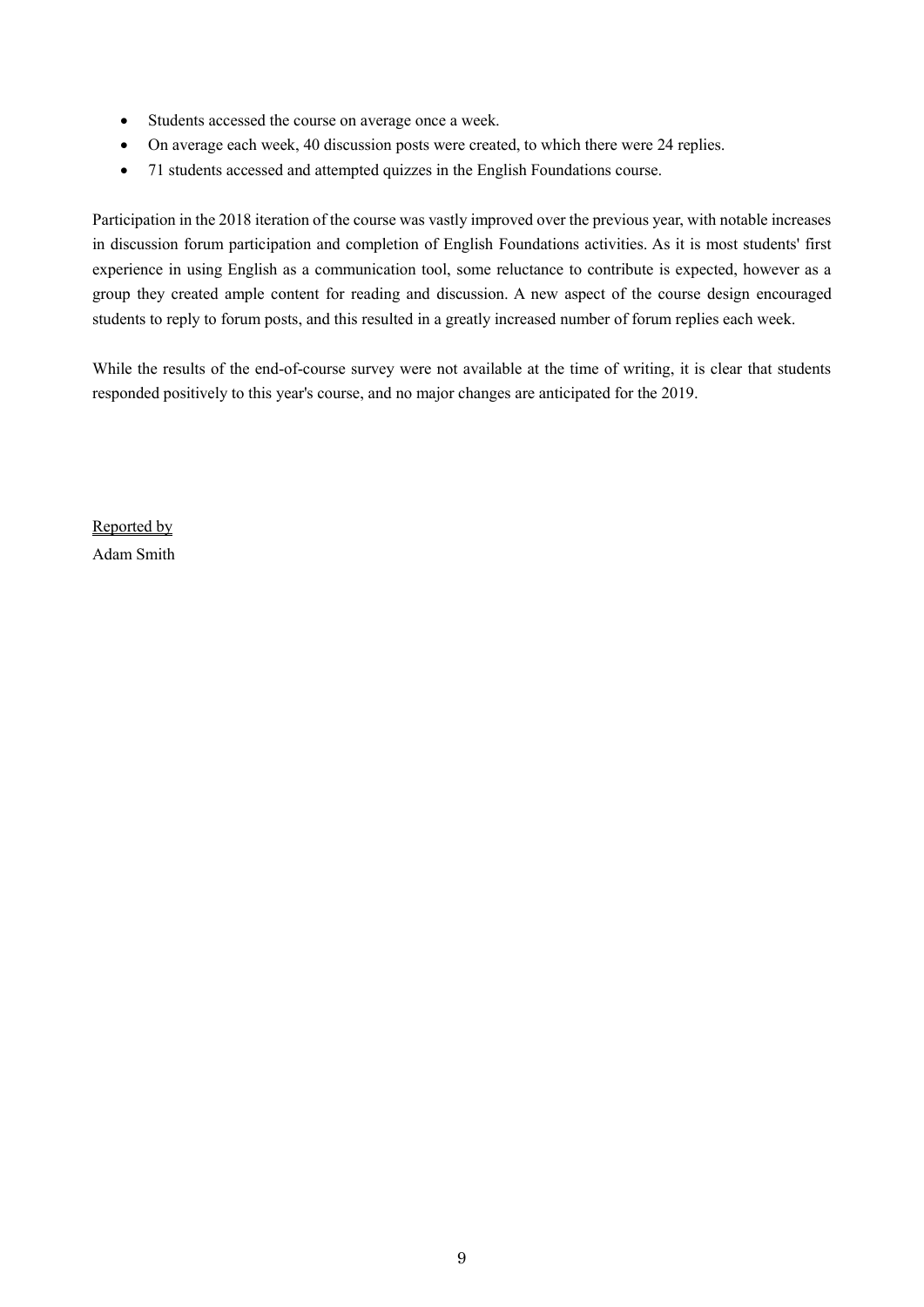# **2-2. Preparatory Education in Math**

#### Program description

The basic skill of math is one of the fundamental abilities we require of students who wish to enter FUN. Although we expect incoming students to have knowledge of high school mathⅢ(differentiation and integration) connected with math study at University, even in general entrance exam entrants there are many students who did not understand mathⅢenough. In AO and Recommendation entrants, there are students who did not study more fundamental mathⅡand math B enough. The math ability of AO and Recommendation entrants tends to be lower than that of general entrance examination entrants at the point of admission. This is particularly notable in AO entrants. Preparatory Education in math has been carried out for such AO and Recommendation entrants under the following objectives.

- Have students re-recognize importance of high school math so that they review fundamental math II and math B
- Have students learn the basic of learning attitude not to leave problem unclear and to write the answer with clear words for readers.
- Have students brace for studying at the University by a glimpse into the university-level math and have students learn to study continuously and proactively.

## Overview of AY 2017 activity

Schedule and objectives of assignments

- ① Assignments No.1
	- Schedule: Assignment No.1 was sent on December 20 and due on January 15 (Assignment No.1 will be returned to students with the assignment No.2)
	- Contents: Actual exam questions used for AO and Recommendation
	- Aim: Make students review fundamental mathⅡand math B, especially contents required immediately after entering university (complex number and equation, trigonometric function, exponential function and logarithmic function, differentiation, integration, numerical sequence). By review the contents of high-school math, students can overcome their luck of ability before they enter the University.
- ② Assignment No.2
	- Schedule: Assignment No.2 was sent on February 1 and due on February 28 (Assignment No.2 will be returned with the assignment No.3)
	- Contents: Review mathⅡ and math B at high school
	- Aim: Make students review fundamental mathⅡand math B, especially contents required immediately after entering university (complex number and equation, trigonometric function, exponential function and logarithmic function, differentiation, integration, numerical sequence). By review the contents of high-school math, students can overcome their luck of ability before they enter the University.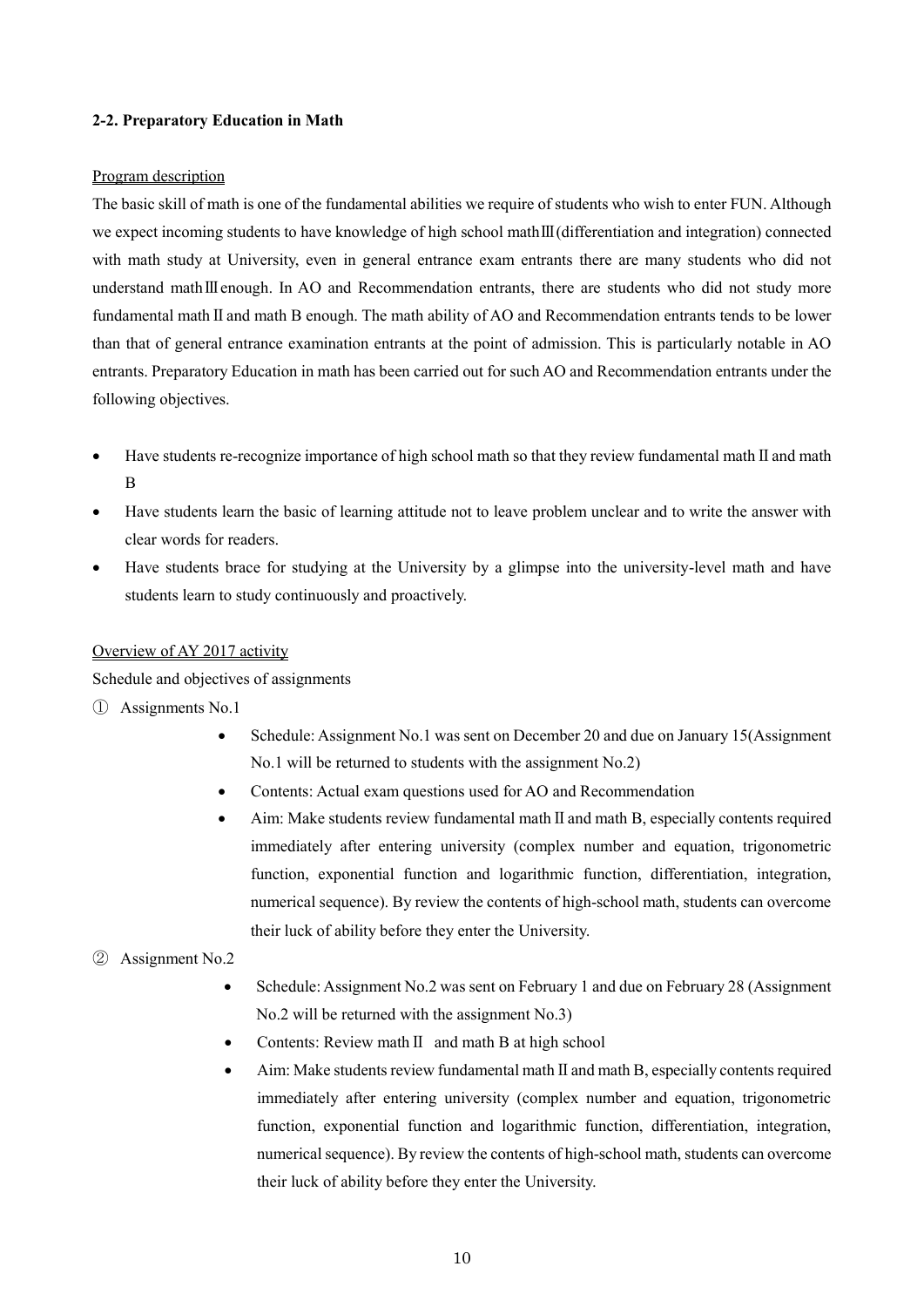# ③ Assignment No.3

- Schedule: Assignment No. 3 was sent on March 9.  $\mathcal{X}$  The answers of assignment No.3 will be given out after students enter the University.
- Contents: Preparation for taking a class of "Analysis I"
- Aim: By experiencing actual FUN's lecture contents, make students realize that the contents of high-school math connected with study at the University. They also realize that fundamental Math skill at high school is important. By bracing for studying at the University by a glimpse into the university-level math, they are expected to study conscientiously and subjectively not to avoid a situation that they cannot catch up with the math class after they enter the University.

# **Outcomes**

The contents and the schedule of the three assignments are almost the same as last year's.

This year's assignments are added fundamental high school math. We make tasks of fundamental math II and math B, especially contents required immediately after entering University.

The number of this year's registrants is 103 (/103). The answer sheets of assignment No.1 and No.2 were submitted from all 103 registrants and 100(/103) registrants respectively.

Reported by Yuichi Katori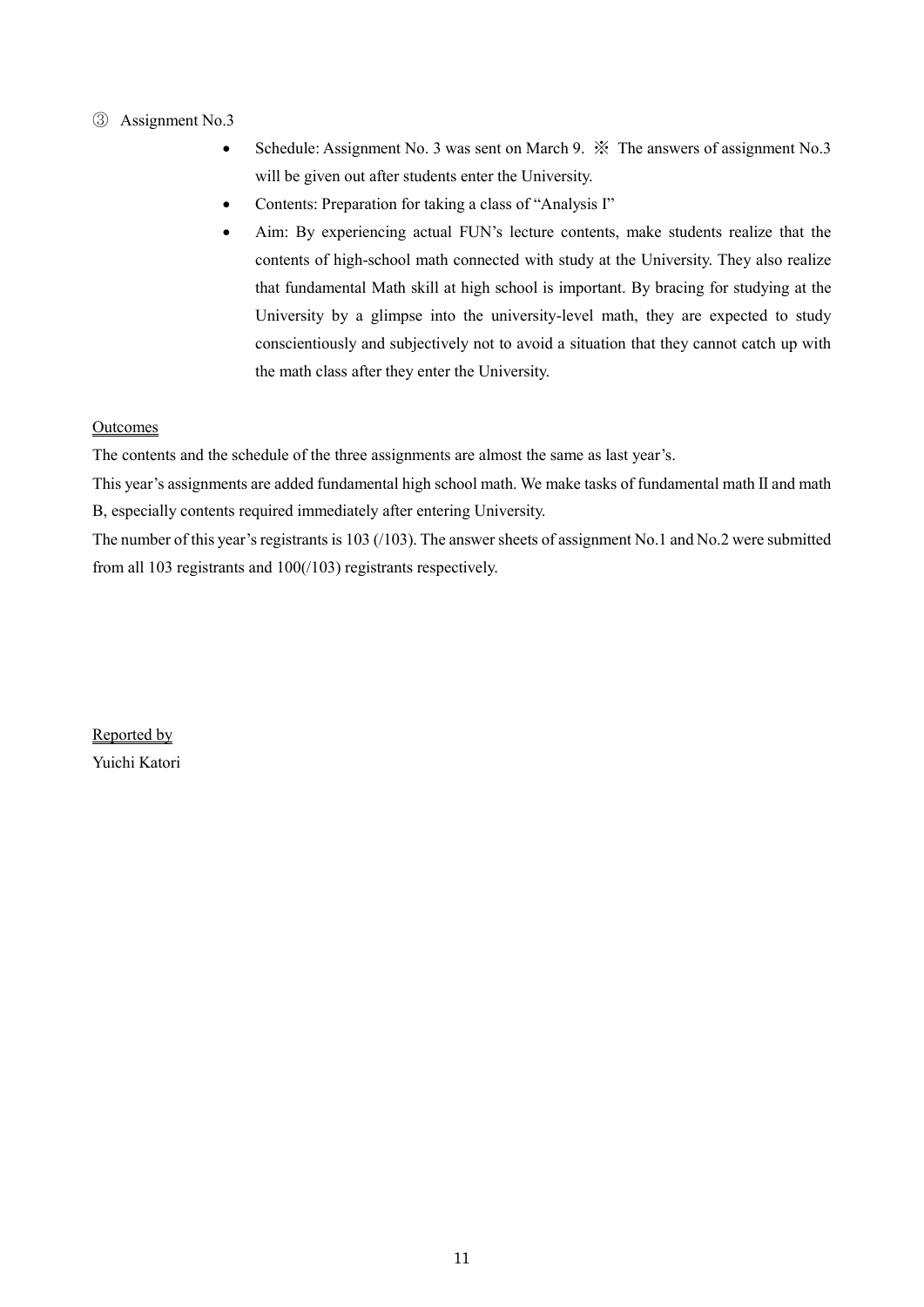# **3-1. Supplementary Lecture for Math (Math**Ⅱ**B, Math**Ⅲ**)**

## Program description

As supplementary lectures for Analysis I and Analysis II, which are compulsory subjects of  $1<sup>st</sup>$  year students, we carried out exercise style lectures of math III and math II B. These lectures have been supplied to students in these several years.

# Overview of AY 2017 activity

① MathⅢ supplementary lecture

Objective: Open for all students who take AnalysisⅠ& II

Period: 8 times from May to July, 7 times from October to November (one and a half hours per lecture) Venue: R791

Attendees: Average of 96 students in Spring semester and 62 students in fall semester Lecturer: Mr. Suzuki (teacher of Hakodate High School)

② Basic information on MathⅡB supplementary lecture

Objective: Registrants of Analysis I and II who are assigned by a faculty member. For spring semester, faculty members in charge of Analysis I conducted basic math II B exam. Based on the result of the exam, students who couldn't reach criteria had to attend the Math II B supplementary lecture. Depending on the grades of spring semester or the score of the basic scholastic exam, the attendees for fall semester were determined. Period: 8 times from May to July, 7 times from October to November(one and a half hours per lecture) Registrants: Spring semester - 45 students / fall semester - 37 students

(Some members were changed during spring semester.)

Lecturer: Mr.Konno (The former teacher of Kakodate Ryohoku High School)

<Activities>

- Prof. Katori coordinated the contents of each session with the lecture, adjusting to the students' progress in Analysis I & II.
- Students were informed that the attendance at math III supplementary lecture will affect their grades in Analysis I & II.
- At the beginning of the year, we purchased math III textbooks for math III supplementary lecture.
- Exams of math II B supplementary lecture were marked by students(self-assessment), and teacher did final check. Attendance management was done by Prof. Katori.
- For utilizing the result to other compulsory math subject, students' scores of supplementary lectures were shared every time with all faculty members in charge of math subjects.

# **Outcomes**

- Though math II B supplementary lecture is only for designated students, the attendance rate was basically good except for students who didn't register math classes. It seems meaningful that the supplementary lecture was provided for those who didn't study math enough at high school.
- Since the math III supplementary lecture was basically open to all students, the attendance rate was very high. While 240 students registered for Analysis I and II, 96 students and 62 students attended Math III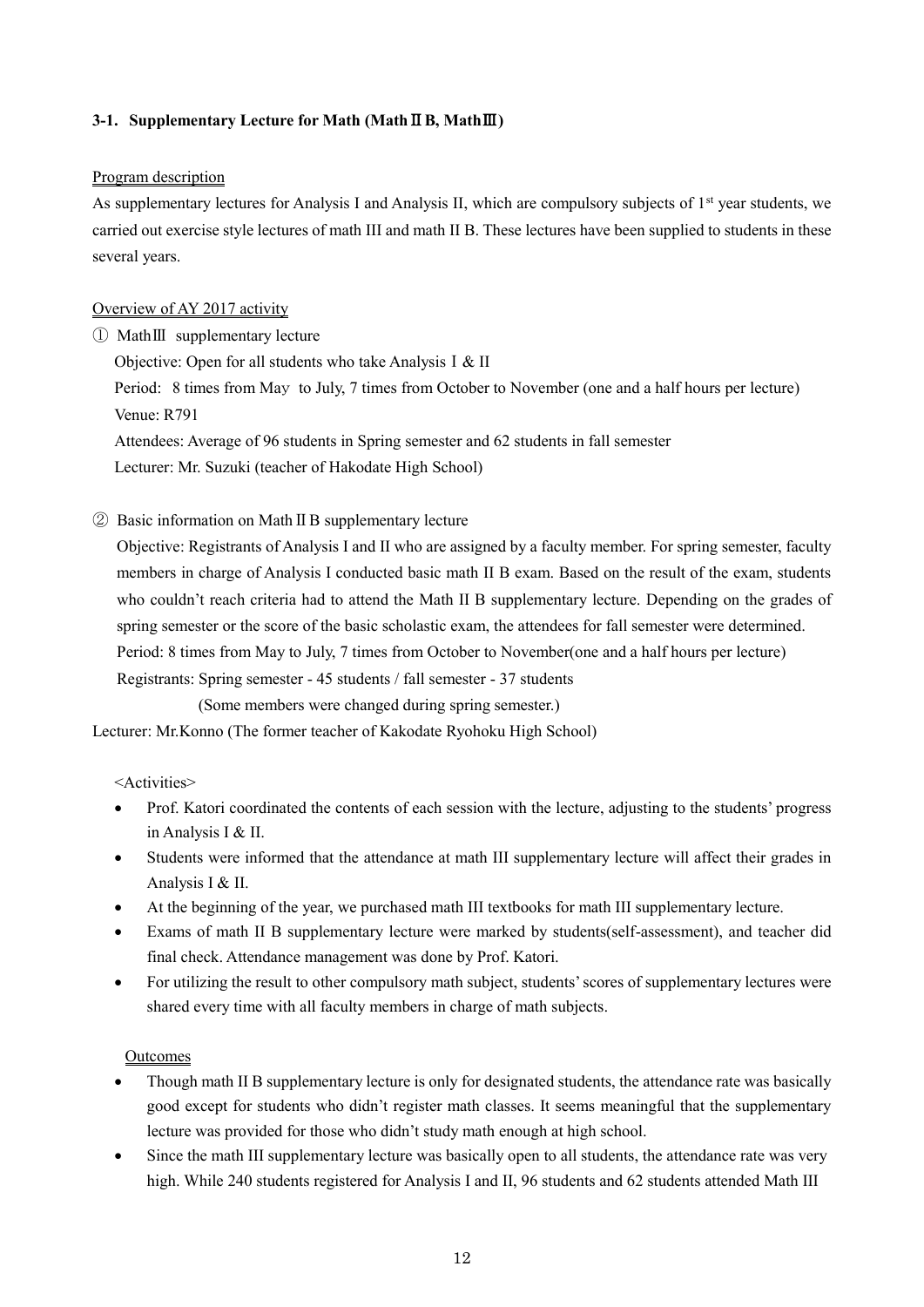supplementary lecture during spring semester and fall semester respectively. It is meaningful to provide math III supplementary lecture for students not only with a low level but also with a middle level. This contributes to raising the standards of FUN students' math abilities

Reported by Yuichi Katori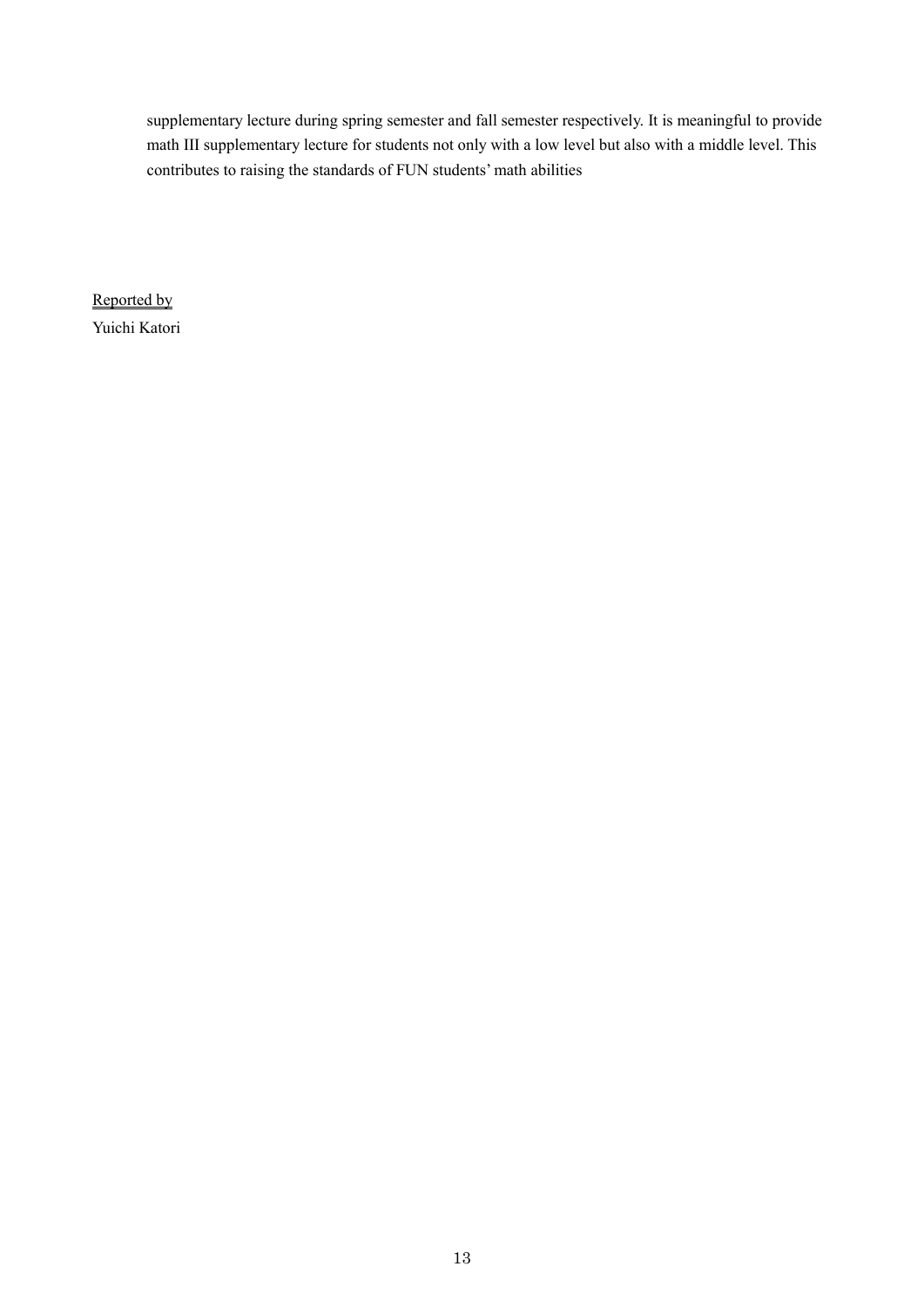# **3-2. Connections Café**

#### Program description

Connections Cafe is an open space outside Room 529 that provides FUN students with opportunities to communicate in English and learn about other cultures through various activities. Although student participation is in principle voluntary, first and second-year students who attend regularly can get a grade for it in their VEP courses. In addition, participation is a requirement of some teachers' Communication courses.

Students are introduced to Connections Cafe in Orientation Week. During this time, they receive a copy of the Japanese version of the FUN English Resources Booklet which contains detailed information about it.

The 2017 spring and autumn Moodle courses for Connections Cafe are at:

- http://vle.c.fun.ac.jp/moodle/course/view.php?id=534
- http://vle.c.fun.ac.jp/moodle/course/view.php?id=523

A FUN Moodle account is required to access them (all students have one).

Connections Cafe provides four main types of activities:

• Small Group Sessions

These were created as a place for students to practice speaking and listening to English in a low-stress environment. The sessions are offered seventeen times a week. Each lasts 40 minutes, can have a maximum of eight students, and are led by a facilitator fluent in English. Activities done during the sessions vary widely and can include free talk, focused discussions, and games.

Special Events

These are held during lunchtime. Events include:

- English presentations about Western holidays (e.g. Easter, Halloween, Christmas)
- English presentations about student-interest themes (e.g. fireworks, music media)
- Japanese presentations by FUN faculty about living/researching abroad
- Japanese presentations by FUN students about traveling overseas
- Ping pong tournament
- Christmas tree decorating party

Special events began in earnest in 2013. There are typically five to seven events each semester.

Movie Club

English movies with Japanese subtitles are shown six times a semester. Movies that have had a cultural impact from a wide variety of genres and time periods are chosen. For copyright reasons, only VEP students can attend this and there is a limit of 12 students each session. By watching the movie, participating in a discussion afterwards, and passing a short online quiz, students can gain credit for the Connections Café unit of the VEP course.

• TOEIC

Connections Cafe also offers the TOEIC test once per semester (twice if there is enough demand). Connections Cafe staff administer all aspects of the test, including setting the date, advertising, accepting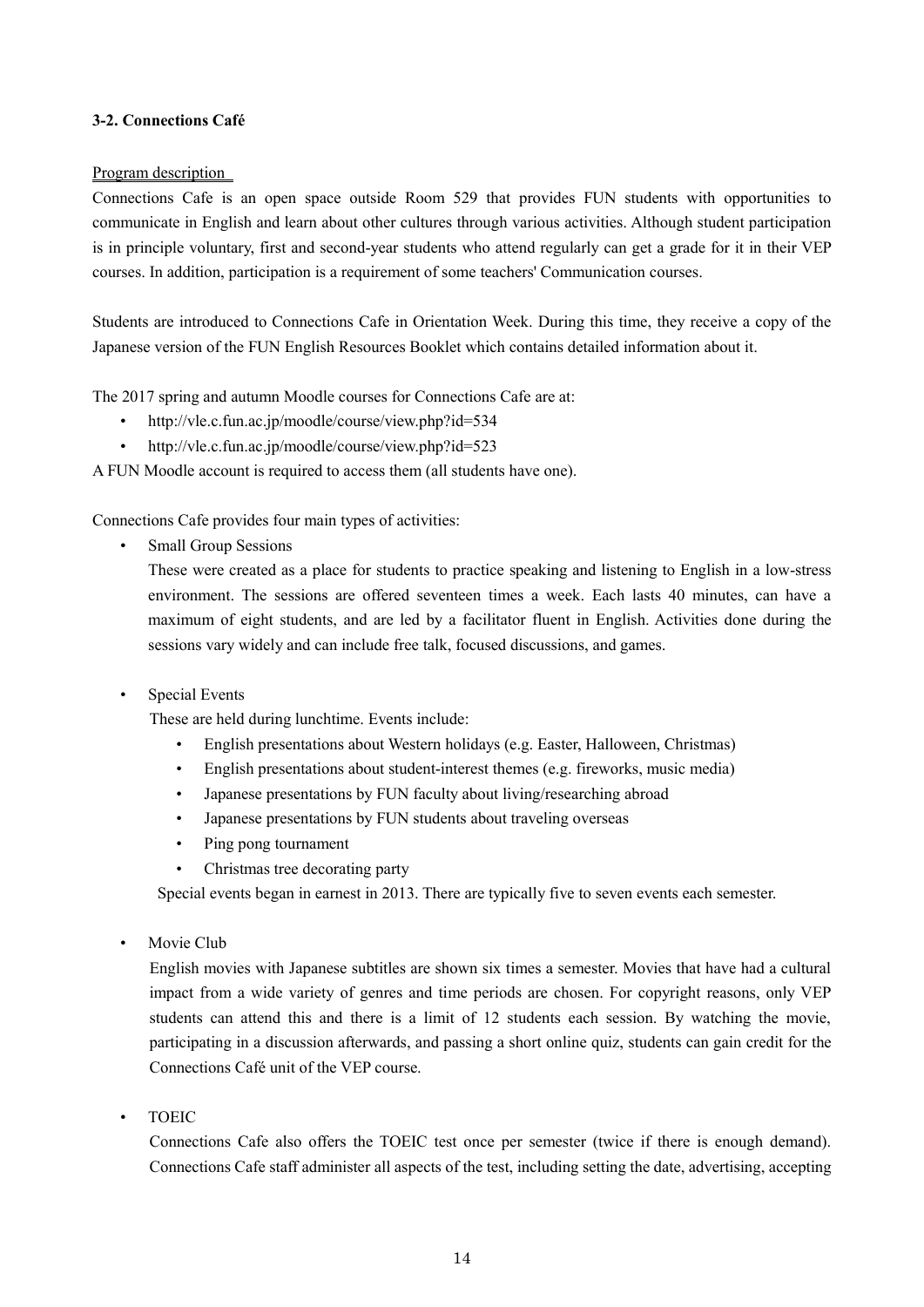applications, invigilating, and distributing the results to students.

# Overview of AY2017 activity

Attendance data for the spring and autumn 2017 is summarized in Table 1. As shown, 214 students attended a total of 1102 sessions (867 in small-group sessions and 235 in special events) in the spring of 2017. 151 students attended a total of 744 sessions (593 in small-group sessions and 151 in special events) in the autumn of 2017. The average number of sessions attended was 5.1 and 4.9 in the spring and autumn semesters respectively. The number of students who attended a total of five or more sessions was 88 and 56 for the spring and autumn semesters respectively.

|                                                   | Spring 2017 | <b>Fall 2017</b> | 2017 Total |
|---------------------------------------------------|-------------|------------------|------------|
| <b>Small-Group Session Student Count</b>          | 867         | 593              | 1,460      |
| <b>Special Events (+Movie Club) Student Count</b> | 235         | 151              | 386        |
| <b>Total Sessions Count</b>                       | 1,102       | 744              | 1,846      |
| <b>Unique Students</b>                            | 214         | 151              | 365        |
| <b>Average # of Sessions Attended</b>             | 5.1         | 4.9              | 5.1        |
| Max Total Sessions Attended by 1 Student          | 28          | 28               | 56         |
| <b>Students Attending 5+ Sessions</b>             | 88          | 56               | 144        |

Table 1: Attendance data for Connections Café in the spring and autumn of 2017

Table 2 shows a summary of the attendance data for the past six years.

|                                                             | 2012 Total  | 2013 Total | 2014 Total | <b>2015 Total</b> | 2016 Total | 2017 Total |
|-------------------------------------------------------------|-------------|------------|------------|-------------------|------------|------------|
| <b>Small-Group Session</b><br><b>Student Count</b>          | 760         | 910        | 854        | 871               | 1,424      | 1,460      |
| <b>Special Events (+Movie</b><br><b>Club) Student Count</b> | $\mathbf 0$ | 199        | 353        | 348               | 431        | 386        |
| <b>Total Sessions Count</b>                                 | 760         | 1,109      | 1,207      | 1,219             | 1,855      | 1,846      |
| <b>Unique Students</b>                                      | 312         | 359        | 452        | 336               | 318        | 365        |
| <b>Average # of Sessions</b><br><b>Attended</b>             | 2.4         | 3.1        | 2.7        | 3.6               | 5.8        | 5.1        |
| <b>Max Total Sessions</b><br><b>Attended by 1 student</b>   | 82          | 52         | 84         | 106               | 163        | 56         |
| <b>Students Attending 5+</b><br><b>Sessions</b>             | 26          | 61         | 47         | 64                | 98         | 144        |

Table 2: Summary of attendance data from 2012-2017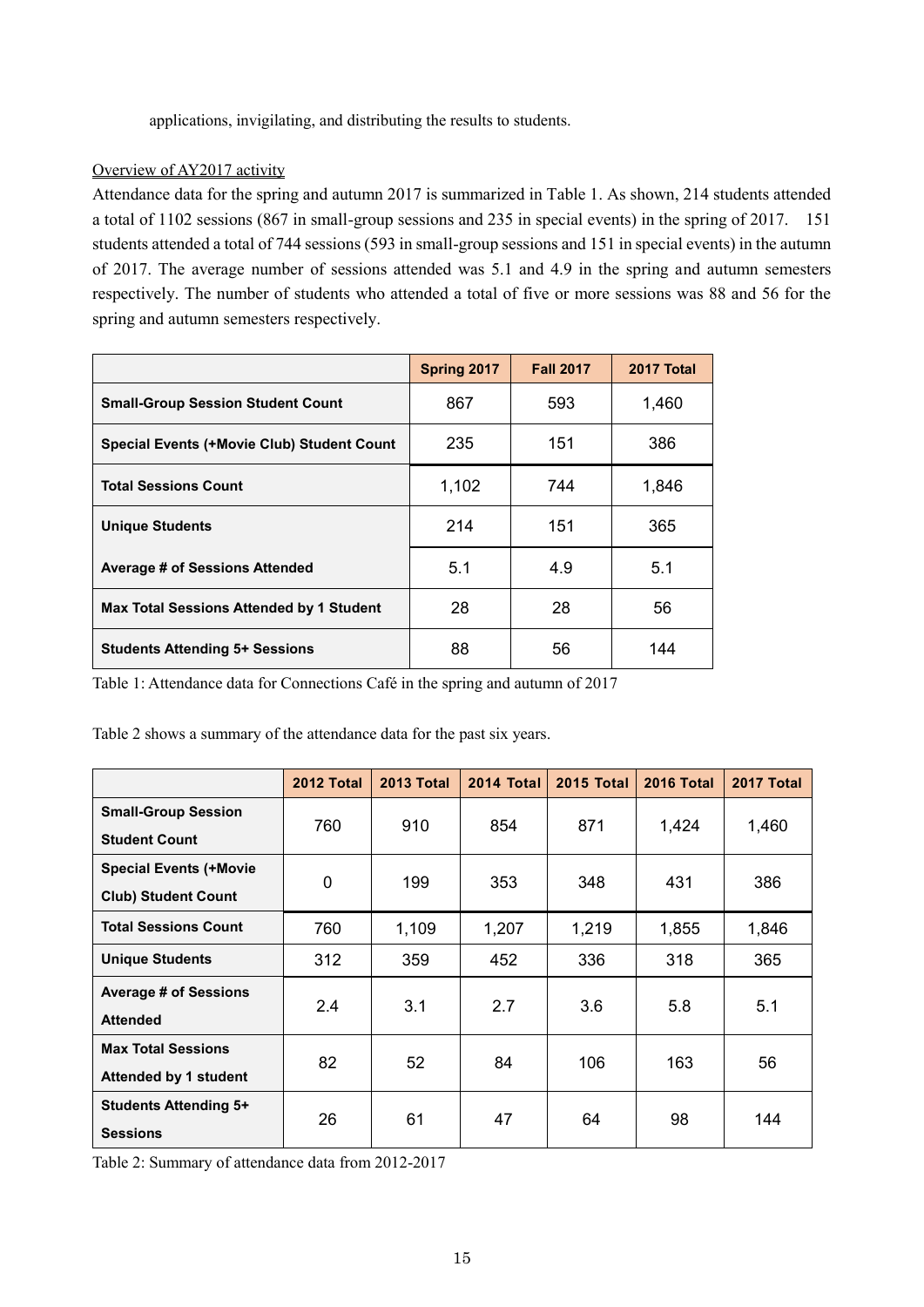As shown, the total number of sessions has been maintained or increased each year since 2012. Compared with 2012, the number of sessions attended in 2017 has more than doubled (760 $\rightarrow$ 1846). Furthermore, the past two years (2016 and 2017) have seen a marked increase in attendance. This increase is believed to be the result of a number of factors including:

- Increased / improved advertising of special events
- An English resources guide provided to  $1<sup>st</sup>$  year students during Orientation week explaining how to utilize Connections Café (as well as FUN's graded readers system and FUN's online autonomous grammar study course)
- An increased number of lunchtime presentations / events both by students and teachers
- Regular attendance by ten  $3<sup>rd</sup>$  year Project Learning students who were preparing to attend an overseas workshop

Also of note is the fact that the number of students who attended five or more sessions during a semester increased markedly from 98 in 2016 to 144 in 2017. This shows that the students that do attend are attending more frequently.

Thirteen lunchtime events were held in 2017, including:

- Two new presentations in English ("Hiking Around the World" and "Important Drinks in History: Part 1" )
- $\bullet$  Two presentations by  $3<sup>rd</sup>$  year Project Learning students describing their experiences at an international design workshop in Singapore. The presentations were in English.
- A presentation in Japanese by students who traveled to Uganda as part of an ongoing project to assist in helping improve a local school.
- $\bullet$  A presentation in Japanese by two students who presented their  $4<sup>th</sup>$  year projects at a conference in Austria.
- The three-day ping pong tournament
- The Christmas tree decorating party

Additional activities relating to the administration of Connections Cafe:

- $\bullet$  The English Resources booklet was updated and distributed to all 2017 1<sup>st</sup> year students during Orientation week. This booklet explains the details of three FUN English programs: Connections Cafe, English Foundations, and Graded Readers.
- Creation and maintenance of the spring and autumn 2017 Connections Café Moodle courses. They are used to keep student attendance records (which are available to students) and provide event information.
- A new Connections Café facilitator was interviewed and hired in February 2018 to begin in April 2018.
- Japanese language courses for international students were held weekly.

Reported by Andrew Johnson Adam Smith